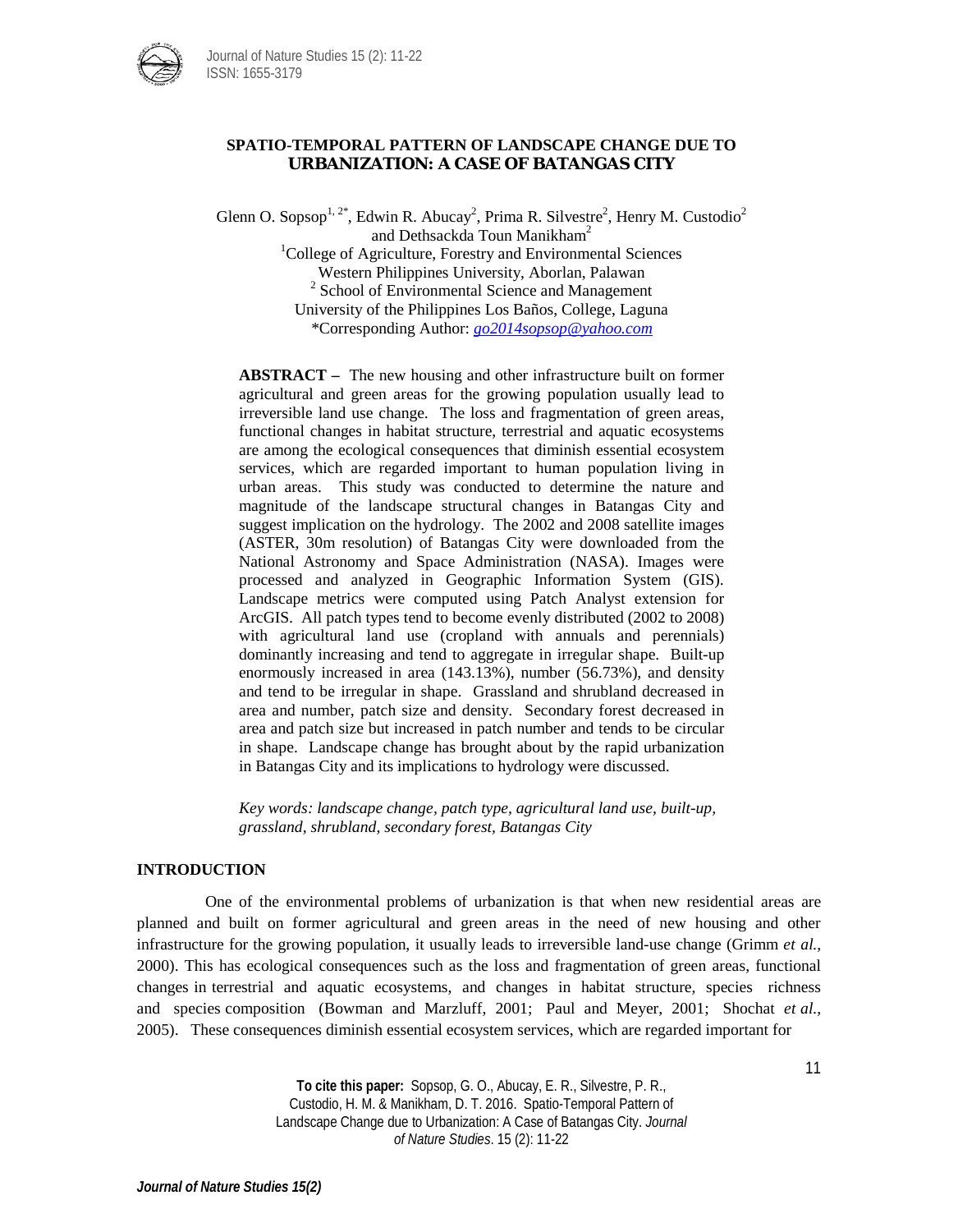human populations living in urban areas (Bolund and Hunhammar, 1999; Alberti and Marzluff, 2004). All this results in a conflict situation; how to meet the needs of city growth, and at the same time consider the principles of sustainable development and especially conserve important green areas within and around built-up areas.

Urban landscapes such cities, are complex dynamic systems that emerged from the local interactions of socio-economic and biophysical processes (Alberti, 1999; Alberti *et al*., 2003). These complex systems are highly heterogeneous, spatially nested, and hierarchically structured (Wu and David, 2002; Portugali, 2000; Gunderson and Holling, 2002). Patterns in urban landscapes result from numerous locally made decisions involving multiple human and biophysical agents interacting among themselves and with their environment. Interactions within this complex domain between agents and processes are scale dependent.

Cities are growing rapidly worldwide. The world's urban population has multiplied more than tenfold during the past century, from 224 million in 1900 to 2.9 billion in 1999 (United Nations, 1999). It has also risen from 14% to 50% of total world population. In 1900, only sixteen cities had a population exceeding 1 million; by 2000, more than four hundred did. By the year 2030, more than 60% (4.9 billion) of the estimated world population (8.1 billion) will live in cities: 56.2% of the population of developing countries (3.88 billion) and 83.5% of that of the developed countries (1.01 billion) (United Nations, 1999). The world's urban population will grow at an average annual rate of 1.8%, nearly doubles the rate expected for the total population of the world (1 % per year).

Urbanization has been an important component of land use and land cover change, and its significance will undoubtedly continue to increase with the majority of the world's population swarming into cities (Breuste *et al*., 1998; Pickett *et al*., 2001; Whitford *et al*., 2001). It significantly influences the functioning of local and global earth ecosystems and the services they provide to humans and other life on earth. Urban development fragments, isolates, and degrades natural habitats; simplifies and homogenizes species composition; disrupts hydrological systems; and modifies energy flow and nutrient cycling (Alberti *et al*., 2003). While urbanized area accounts only for ~1 to 6% of the earth surface, cities appropriate a large share of earth's carrying capacity in terms of resource input and waste sinks. Since humans depend on earth ecosystems for food, water, and other important products and services, changes in ecological conditions that result from human actions in urban areas ultimately affect human health and well-being.

In this study, the landscape of Batangas City was investigated by comparing the 2002 and 2008 Aster satellite images 1) to determine the nature and magnitude of the landscape structural changes in Batangas City; and 2) to suggest implication of landscape change on the hydrology of Batangas City with emphasis on water quantity and water quality.

#### **MATERIALS AND METHODS**

#### **Study Area**

Batangas City, the capital of Batangas Province, is a coastal city lying in a covelike shape at the southeastern portion of Batangas Province (Batangas City Planning and Development Office, 2007). It is geographically situated at 13º 45" 25.96' north latitude and 121 º 3" 29.2' east longitude (Fig. 1). The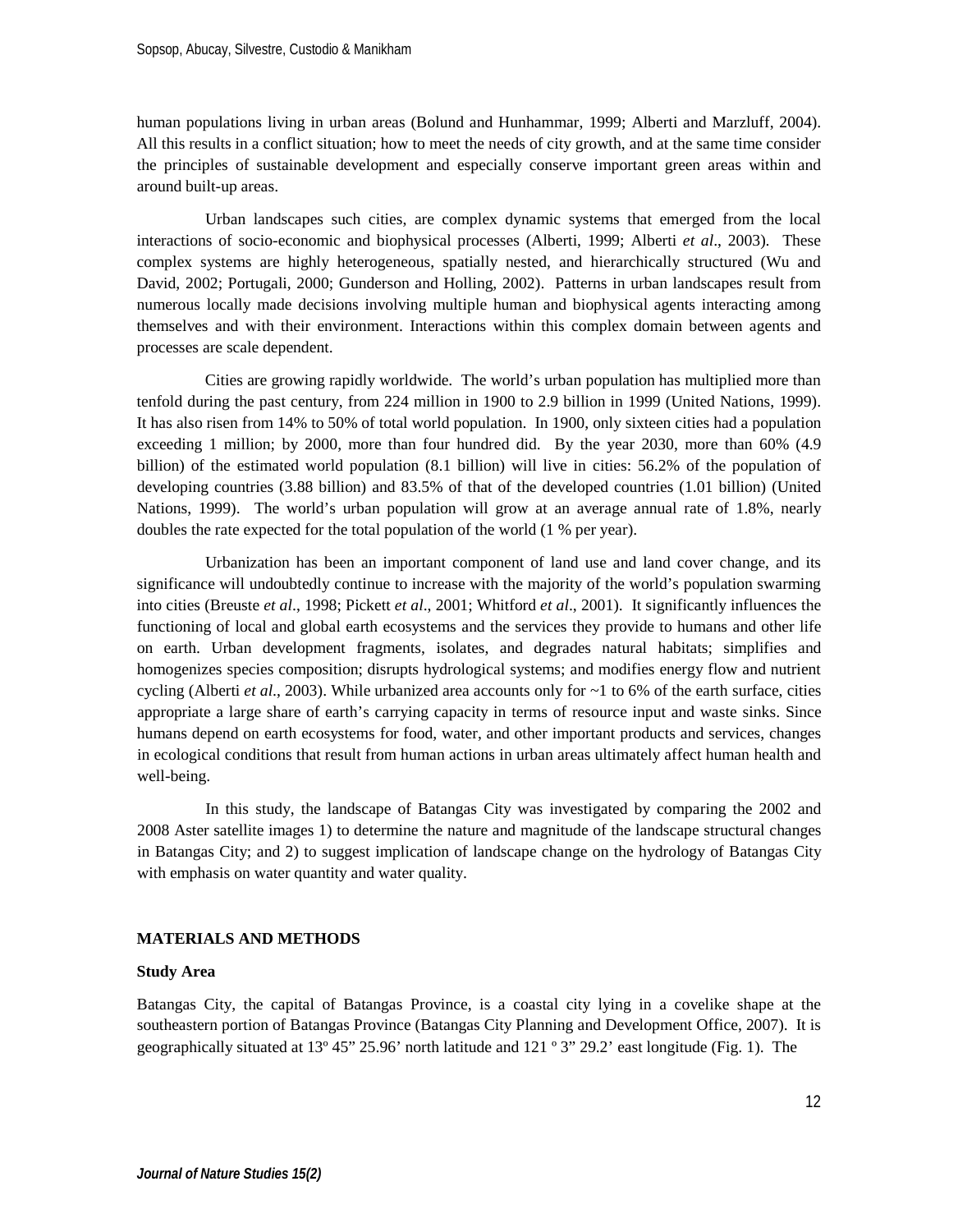28,541.44 ha city is bounded on the northwest by the municipality of San Pascual; on the north by the municipality of San Jose; on the east by the municipalities of Ibaan, Taysan and Lobo; and on the south by the Batangas Bay.



Figure 1. Municipality map of Batangas Province (DEM Source: Jarvis et al., 2008).

The rolling terrain of Batangas City ranges from 0% to 30% in slope (Fig. 2). Its highest point is Mount Banoy in Barangay Talumpok Silangan which is 968 m above sea level and about 13.50 km east of the Poblacion. The city's coastal barangays starting from Sta. Rita Aplaya from the north down to Ambulong on the south are nearly level at 0% to 3%. In the east beyond the barangays of Mabacong, Simlong and Pinamucan Ibaba, the slope rises from 8% to 30%. The Matuco Point at the southwest tip of the city along the Batangas Bay has a slope of 30%. To the immediate south is Verde Island composed of six (6) barangays which is mountainous and with a slope ranging from 3% to 30%.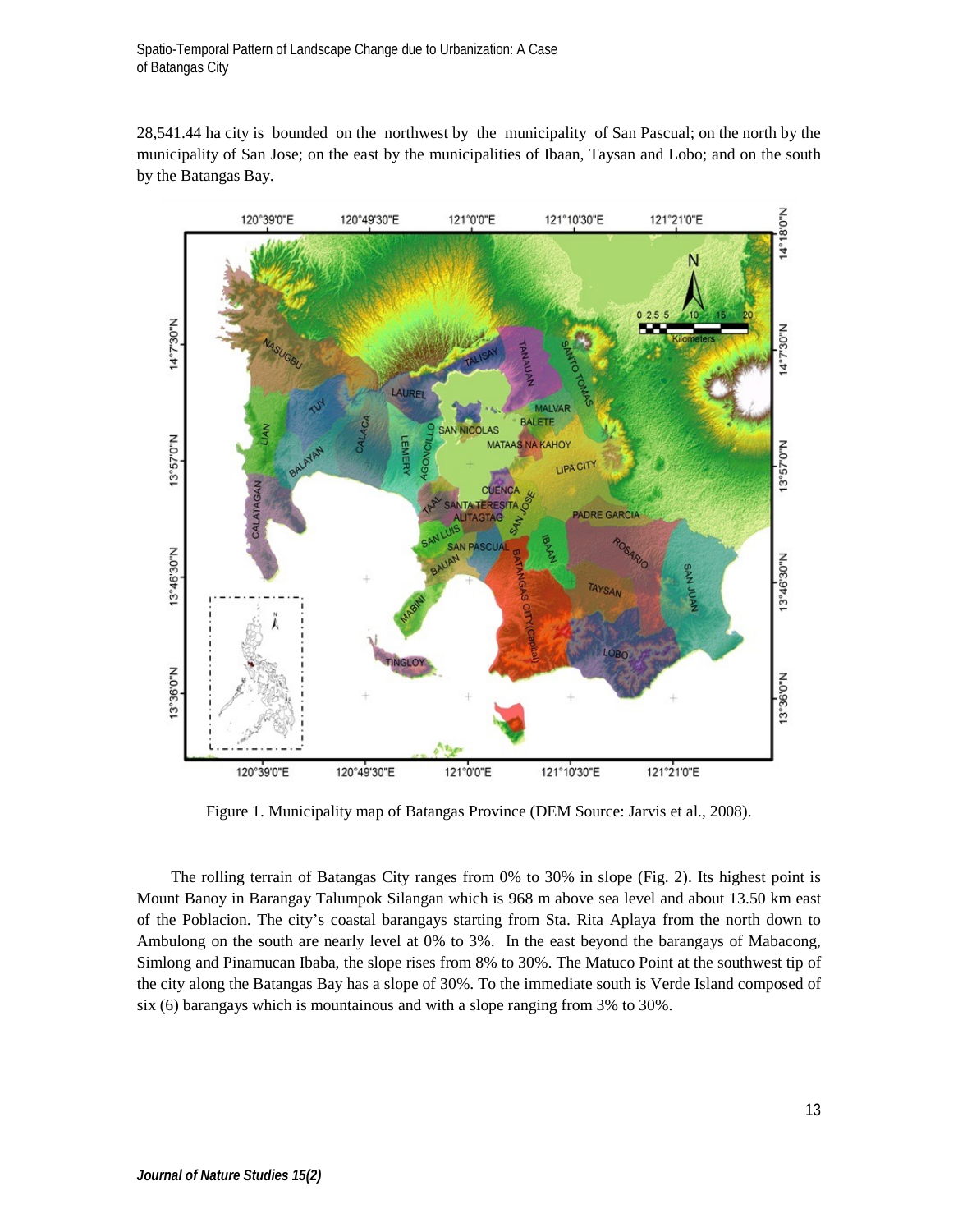Batangas City is generally coolest during the months of December to January with temperature ranging from 22ºC to 26ºC. The mean temperature rises and attains a maximum of 336 ºC in May. The month of July marks the steady fall of temperature. The driest months in Batangas City are from January to April, with the average monthly rainfall of less than 50 mm per month. The northeast monsoon ("*amihan*") prevails starting the months of November up to April. Although originally moist, it becomes comparatively drier after crossing the Sierra Madre Range to the north and east of Batangas, thus attributing for predominantly dry weather during this period. By May to the later part of October, the situation is reversed. The southwest monsoon ("*habagat*") prevails bringing with it considerable rain. A pronounced maximum rain period occurs in Batangas during the months of June, July, August and September when southwest monsoon flow is steadiest and the average monthly rainfall is 275 mm per month. By the end of October, the northeast monsoon starts to set again. However, the months from October to December are not characterized by dry weather as compared to the months from January to April. This is partly due to the fact that typhoons and depressions most frequently affect the city during the months from October to December.



Figure 2. Slope map of Batangas City (Derived from SRTM DEM: Jarvis et al., 2008).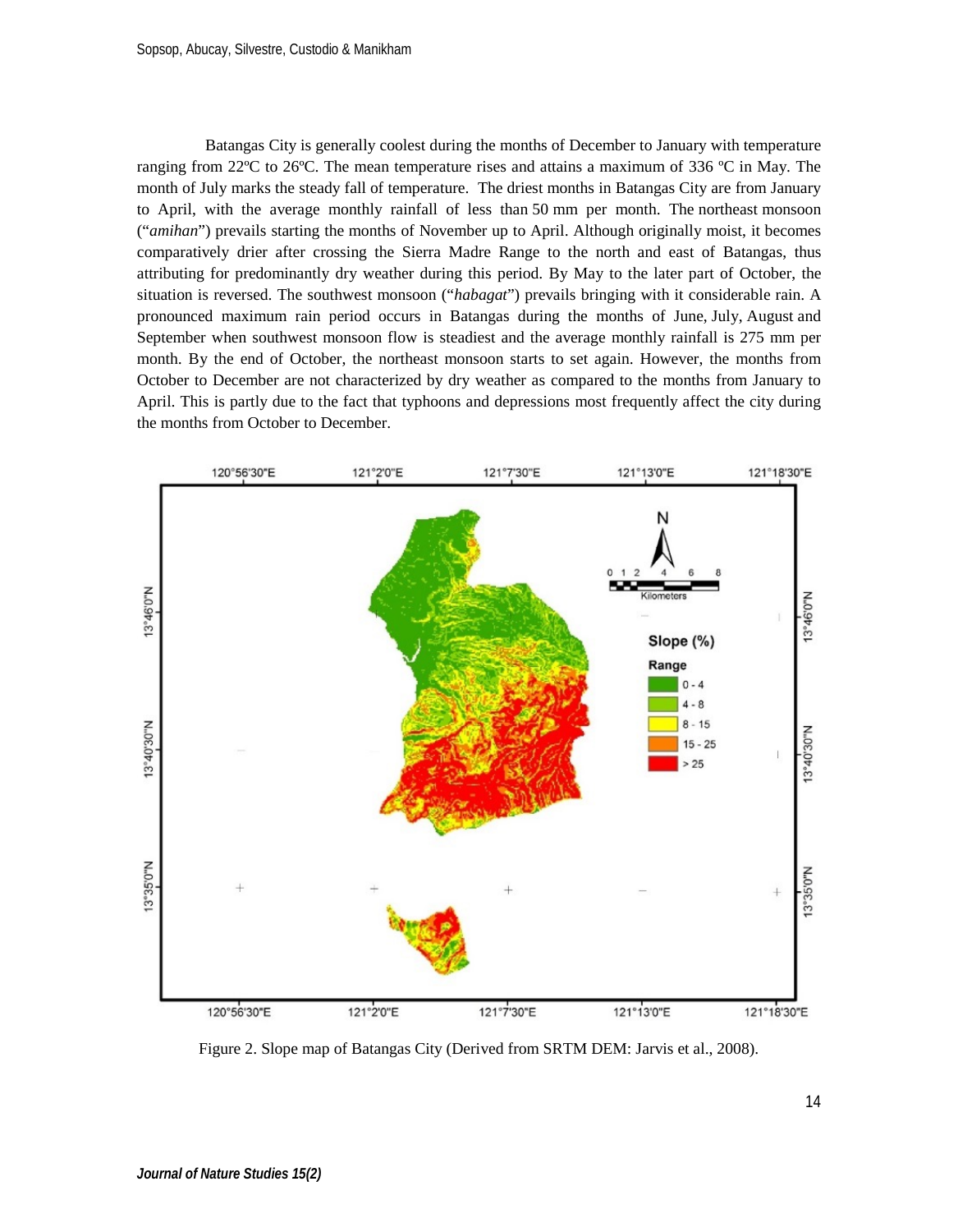#### **Satellite Image Acquisition and Processing**

Downloadable Terralook satellite (aster) images from NASA [\(http://glovis.usgs.gov\)](http://glovis.usgs.gov/) in simulated true color and 3 bands (red, green, blue) of March 2002 and 2008, with 30-m resolution, were used in this study. The satellite images were processed in ArcGIS 9.2 and the projection of all maps was set to Geographic WGS84 to allow overlays of different map layers for analysis and comparison. Image Analyst for ArcGIS 9.2 was used for the image classification. Patch analyst extension (ver. 3 and 4) was used for the calculation of different landscape statistics. Prior to landscape calculation in patch analyst, the classified landscape was projected to Universal Transverse Mercantor (UTM) North Zone 51 format.

## *Unsupervised classification*

An unsupervised image classification using maximum likehood was done for both aster image of 2002 and 2008. This image classification served will serves as the basis for the supervised classification.

We identified the results of the unsupervised image classification into 1) built-up areas, 2) croplands with annuals, 3) croplands with perennials, 4) grasslands and shrubs, 5) secondary growth forest, 6) forest 7) water bodies, and 8) clouds and cloud shadows. These classifications were validated through field visit and from the high resolution images of Google Earth.

## *Supervised classification*

The training units or signatures of the different land uses were prepared in ArcGIS 9.2 for both 2002 and 2008 images. At least 100 polygons of the land uses were digitized in ArcGIS 9.2. A supervised image classification was done using the prepared training units.

## *Landscape statistics*

All calculations of the landscape metrics were computed in ArcGIS 9.2 and ArcView 3.3 using the patch analyst extension. For this study the metrics considered were 1) mean patch size, 2) patch size standard deviation, 3) edge density, 4) area weighted mean shape index, and 5) 1nterspersion and juxtaposition index.

## **RESULTS AND DISCUSSION**

#### Landscape Composition

There were noticeable changes on the land use of Batangas City from 2002 to 2008 (Fig. 3 and Table 1). Grassland and shrubland occupied the highest portion (33.98%) of Batangas City in 2002 but dramatically decreased by 60.39% in 2008 occupying only about 12.95% of the city with simultaneous decrease in the number of patches by 15.44%. This is followed by cropland with annuals and cropland with perennials, which showed an increasing trend from 2002 to 2008 with a noticeable increase of the latter by 23.29%. Taking these two patch types together as one land use (agriculture) would mean that a total of 10,772.1 ha was cultivated in Batangas City in 2002 and 12,369.51 ha in 2008. Needless to say then that agriculture dominated the landscape of Batangas City. Interestingly, the 1,835.64 ha of built-up (residential, commercial and industrial) area in 2002 increased more than twice (143.13%) after six years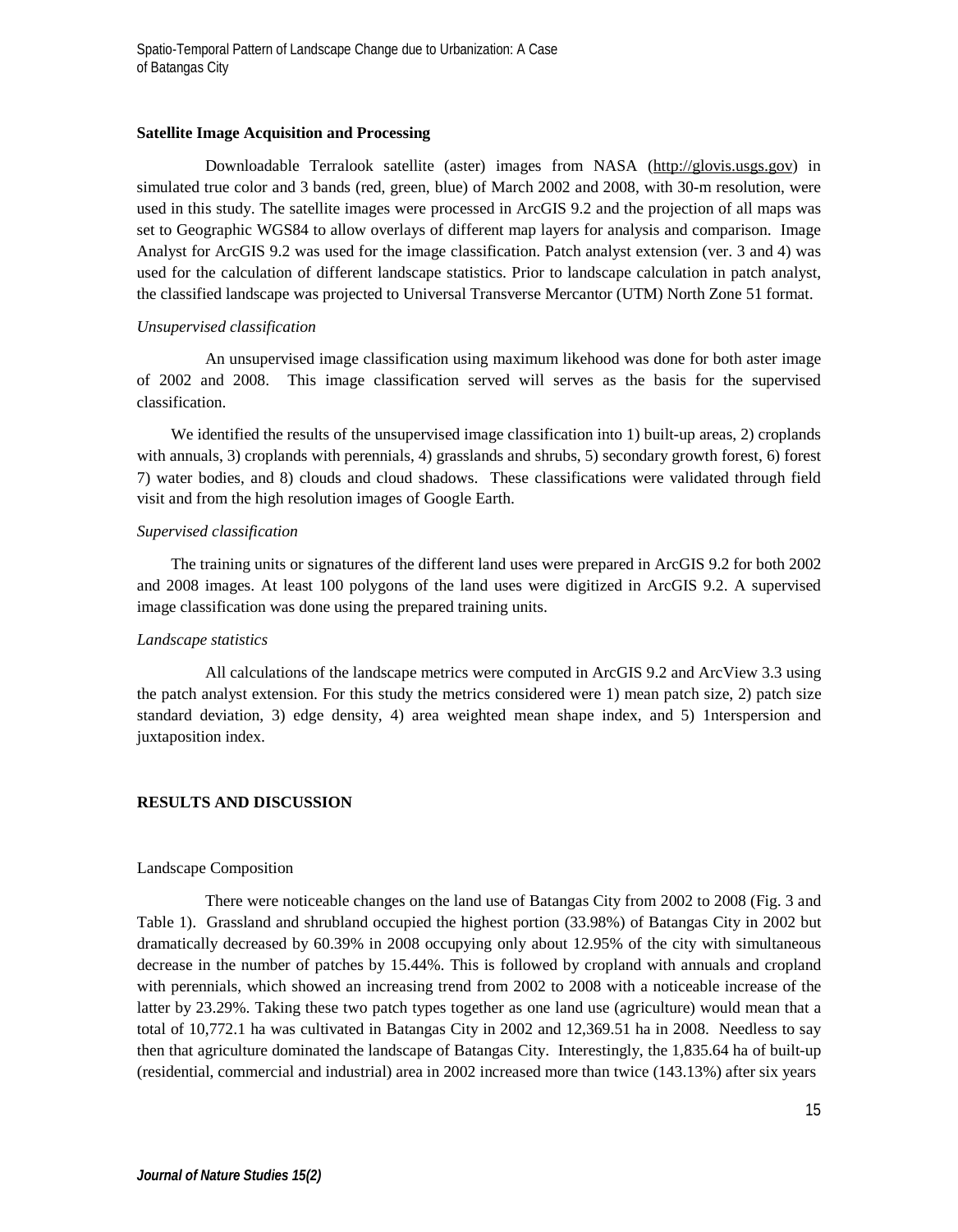with a rate of 23.85% per year. In addition, the number of patches of built-up area increased by more than half (56.73%) in 2008. However, both patch class showed decrease in the number of patches by 29.66% for cropland with annuals and by 20.95% for cropland with perennials. The results indicate that, from 2002 to 2008, areas of croplands with annuals and perennials as well as the grassland and shrubland had been replaced by built-up areas. Continuous population increase in Batangas City is obviously the main reason for this high rate of urbanization coupled with the increase in industries and commercial establishment. According to Alberti (2005), humans increasingly dominate ecosystems and urban development affects the spatial heterogeneity of landscapes such as pattern of variation in land cover. The rapid urbanization of Batangas City without proper land use plan is alarming because urban development fragments, isolates and degrades natural habitats; disrupts hydrological systems and modifies energy flow and nutrient cycling (Alberti, 2005).

The remaining 3,569.94 ha of secondary forest growth in 2002 dwindled a little bit by 1.52% after six years and the number of patches was increased by 4.96%, which implies that it is becoming fragmented. This is partly attributed to the presence of 746.10-hectare forest growth depicted in the 2008 satellite image. It was noticed in the 2008 satellite image (Figure 4) that forest showed in locations of previously secondary forest growth. On the other hand, the continuous encroachment by settlements, commercial establishments (e.g. resorts) and industries is another reason for the decline and fragmentation of the remaining secondary forest.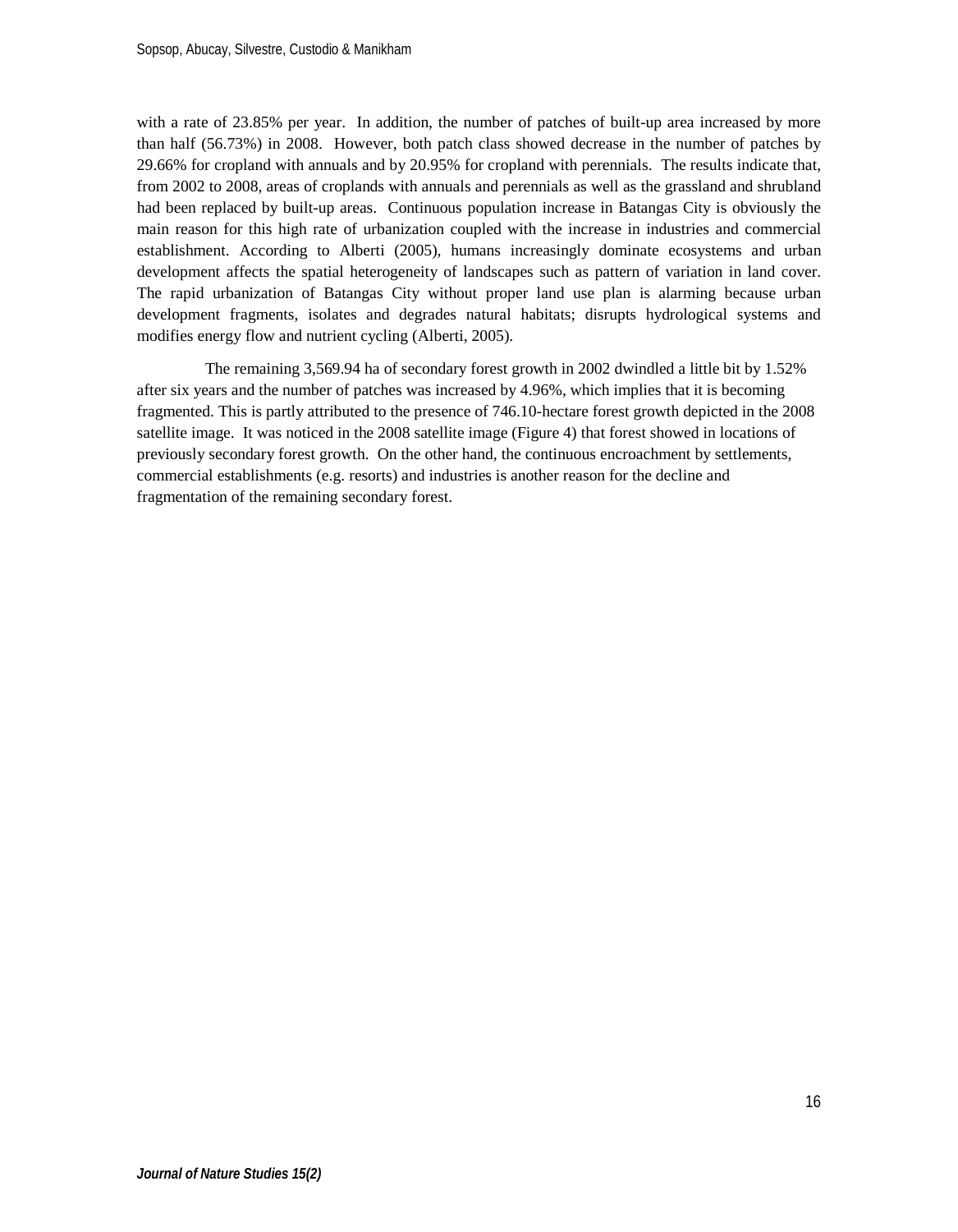

Figure 3. Land use change in Batangas City from 2002 to 2008.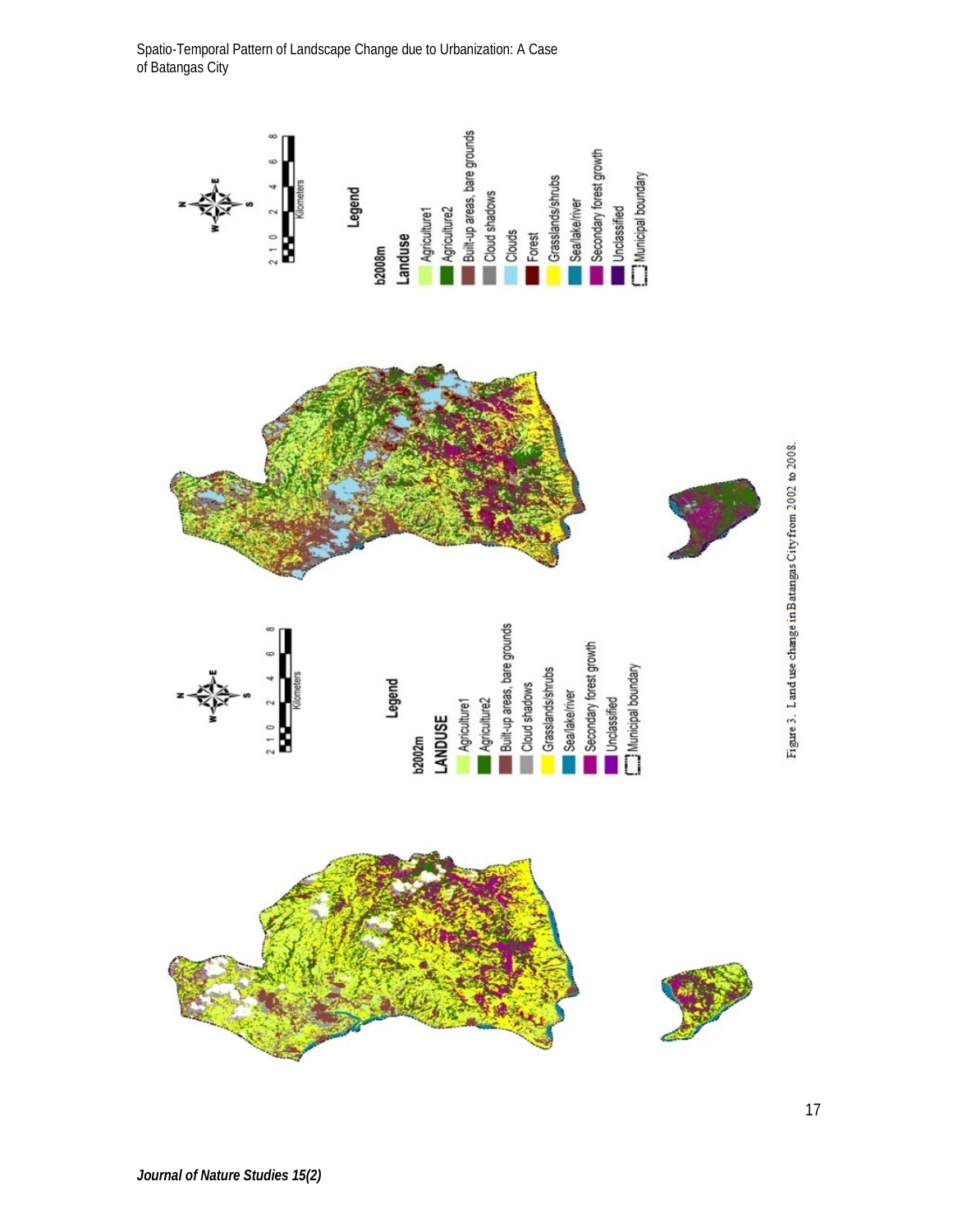|                             | 2002         |               | 2008         |       | $\%$     | No of Patches |      |                         |
|-----------------------------|--------------|---------------|--------------|-------|----------|---------------|------|-------------------------|
| <b>Patch Class</b>          | Area<br>(ha) | $\frac{0}{0}$ | Area<br>(ha) | $\%$  | Change   | 2002          | 2008 | $\frac{0}{0}$<br>Change |
| Built up area               | 1835.64      | 6.96          | 4462.92      | 16.28 | 143.13   | 1456          | 2282 | 56.73                   |
| Cropland with<br>annuals    | 5390.01      | 20.44         | 5734.17      | 20.92 | 6.39     | 4053          | 2851 | $-29.66$                |
| Cropland with<br>perennials | 5382.09      | 20.41         | 6635.34      | 24.21 | 23.29    | 4063          | 3212 | $-20.95$                |
| Grassland and<br>shrubland  | 8961.48      | 33.98         | 3549.96      | 12.95 | $-60.39$ | 3816          | 3227 | $-15.44$                |
| Secondary forest<br>growth  | 3569.94      | 13.53         | 3515.67      | 12.83 | $-1.52$  | 3083          | 3236 | 4.96                    |
| Water bodies                | 527.13       | 2.00          | 239.04       | 0.87  | $-54.65$ | 94            | 137  | 45.74                   |
| Forest                      |              |               | 746.10       |       |          |               | 1219 |                         |
| Unclassified                | 10.89        | 0.04          | 112.50       | 0.41  | 933.06   | 32            | 32   | 0.00                    |

Table 1. Area (ha and %) and number of patches of the different patch classes in Batangas City from 2002 to 2008.

There was an observed decrease in water bodies in Batangas City by 54.65% from 2002 to 2008 which is doubtful since the digital satellite image captured clouds and river in the same spectral reflectance and some portions of the river was covered by clouds.

#### **Landscape Structure**

Landscape structure of Batangas City also showed some degree of changes from 2002 to 2008 (Table 2). All patch types identified from the satellite images had increased Juxtaposition and Interspersion Index (IJI) except for water body and forest. Considering the land use/land cover individually, the Mean Patch Size (MPS), Area Weighted Mean Shape Index (AWMSI), and Edge Density (ED) of built-up area had increased while that of water body decreased. Cropland with annuals and perennials tend to increase in MPS and AWMSI but the reverse for ED. There was a decreased in MPS, AWMSI and ED for grassland and shrubland. Secondary forest decreased in MPS but increased in AWMSI and ED. The results suggest that, from 2002 to 2008, there is a tendency of the different patch types in Batangas City to be more evenly distributed. Built-up and agriculture areas (cropland with annuals and perennials) are becoming bigger in size and more irregular in shape but the former is becoming denser than the latter. Grassland and shrubland, which became replaced by built-up, tends to reduce in area and density and more circular in shape. The secondary forest was reduced in size and more fragmented but more irregular in shape. These are indications that urban development affects the patch structure by altering the size, shape, interconnectivity and composition of natural patches (Alberti, 2005). Natural areas (grasslands and shrublands, secondary forest) becomes pachy, since patchiness is likely to be heavily influenced by land use (Alberti, 2005).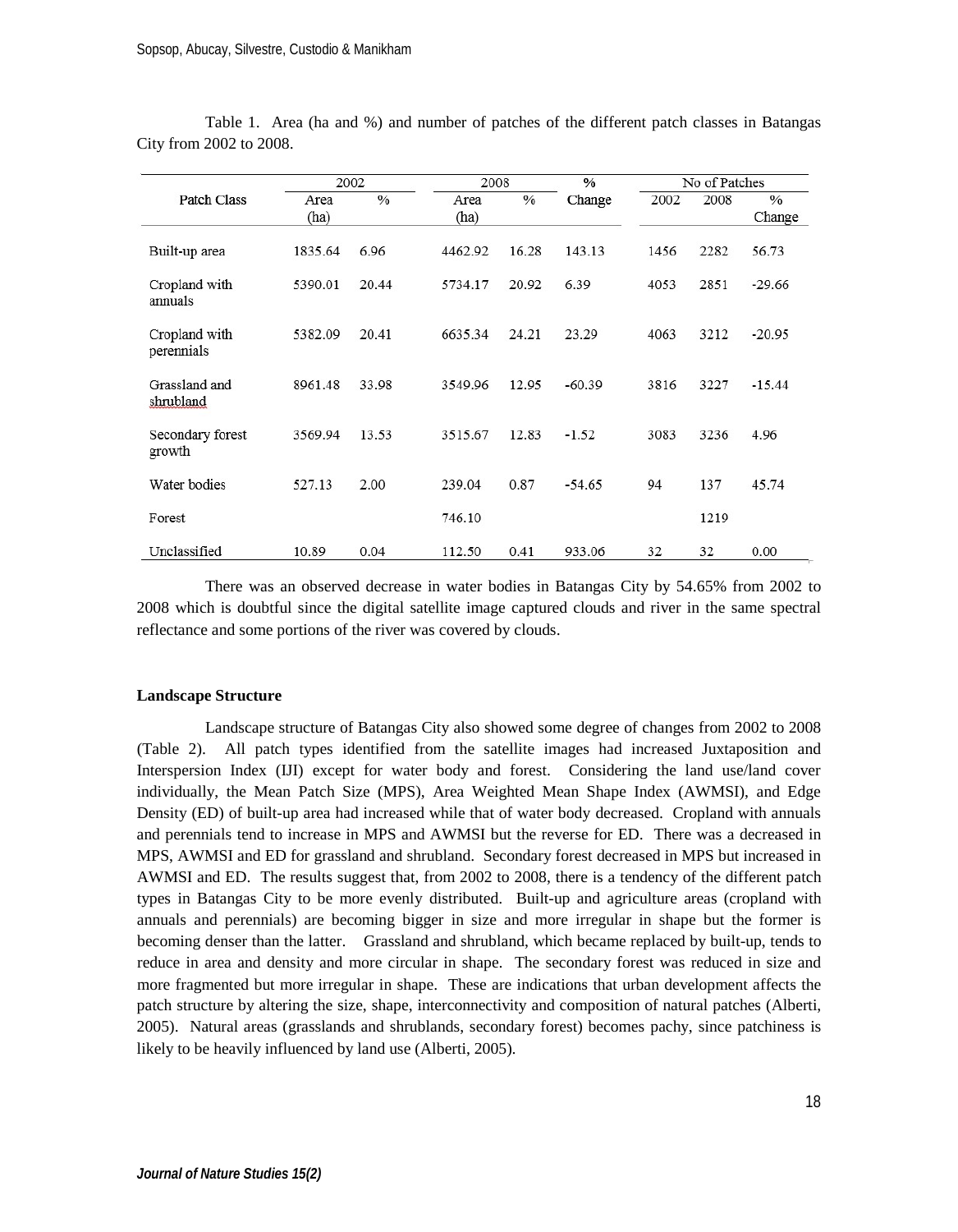| <b>Patch Class</b>          | 2002 |             |        |              |       | 2008       |             |        |              |       |
|-----------------------------|------|-------------|--------|--------------|-------|------------|-------------|--------|--------------|-------|
|                             | MPS  | <b>PSSD</b> | ED     | <b>AWMSI</b> | IJІ   | <b>MPS</b> | <b>PSSD</b> | ED     | <b>AWMSI</b> | IJІ   |
| Built-up areas              | 1.26 | 9.94        | 29.39  | 4.58         | 31.94 | 1.96       | 40.78       | 59.48  | 13.69        | 68.97 |
| Cropland with<br>annuals    | 1.33 | 13.13       | 112.27 | 8.33         | 49.51 | 2.01       | 16.67       | 94.22  | 7.18         | 51.15 |
| Cropland with<br>perennials | 1.32 | 7.69        | 119.27 | 6.02         | 45.8  | 2.07       | 22.18       | 112.75 | 10.44        | 53.34 |
| Grasslands and<br>shrubland | 2.35 | 64.06       | 165.85 | 29.94        | 58.72 | 1.10       | 7.21        | 67.26  | 4.04         | 69.51 |
| Secondary forest<br>growth  | 1.16 | 10.30       | 64.38  | 5.57         | 38.96 | 1.09       | 13.22       | 68.05  | 9.14         | 51.83 |
| Water body                  | 5.61 | 15.42       | 4.56   | 3.06         | 64.20 | 1.74       | 5.99        | 3.14   | 2.68         | 45.70 |
| Forest                      |      |             |        |              |       | 0.61       | 2.01        | 16.50  | 2.37         | 55.00 |
| Unclassified                | 0.34 | 0.52        | 0.30   | 1.44         | 5.81  | 3.52       | 10.55       | 1.74   | 4.94         | 69.81 |

Table 2. Metrics of different patch classes in Batangas City from 2002 to 2008.

MPS – Mean Patch Size

PSSD – Patch Size Standard Deviation

ED – Edge Density

AWMSI – Area Weighted Mean Shape Index

IJI – Interspersion and Juxtaposition Index

## **Implications of Landscape Change**

Although the interactions between urban development process and ecosystem dynamics are still poorly understood (Alberti, 2005), it reasonable to infer that landscape change in Batangas City has some ecological implications particularly on the hydrologic processes since urban development produces a variety of unprecedented and intense disturbance through physical changes in the landscape (Alberti, 2005).

Based on the results, it is clear that landscape change is brought about by the rapid urbanization in Batangas City. Therefore, rapid urbanization (residential, commercial, and industrial areas) and agriculturalization, and decreased forest, grassland and shrubland cover would mean:

1) Heavy demand for water supply. Increasing number of people, commercial establishments, industries and agricultural areas increases the demand for water and more water will be drawn from the groundwater as the main water source. It has been reported that the Batangas City Water District (BCWD) pumps an average of 1.0 cms (based on NWRB water permits granted in 2000) from the deep aquifer for its domestic and commercial customers (Tabios and Davis, 2004). Heavy industries along the coast of Batangas Bay such as Pilipinas Shell, First Gas, JV Industries, among others, extract as much as 1.1 cms of groundwater—slightly higher than what BCWD pumps—with their own deep well pumps. Households in the city and vicinity, especially along the coastal area of Batangas City, also draw groundwater from shallow wells.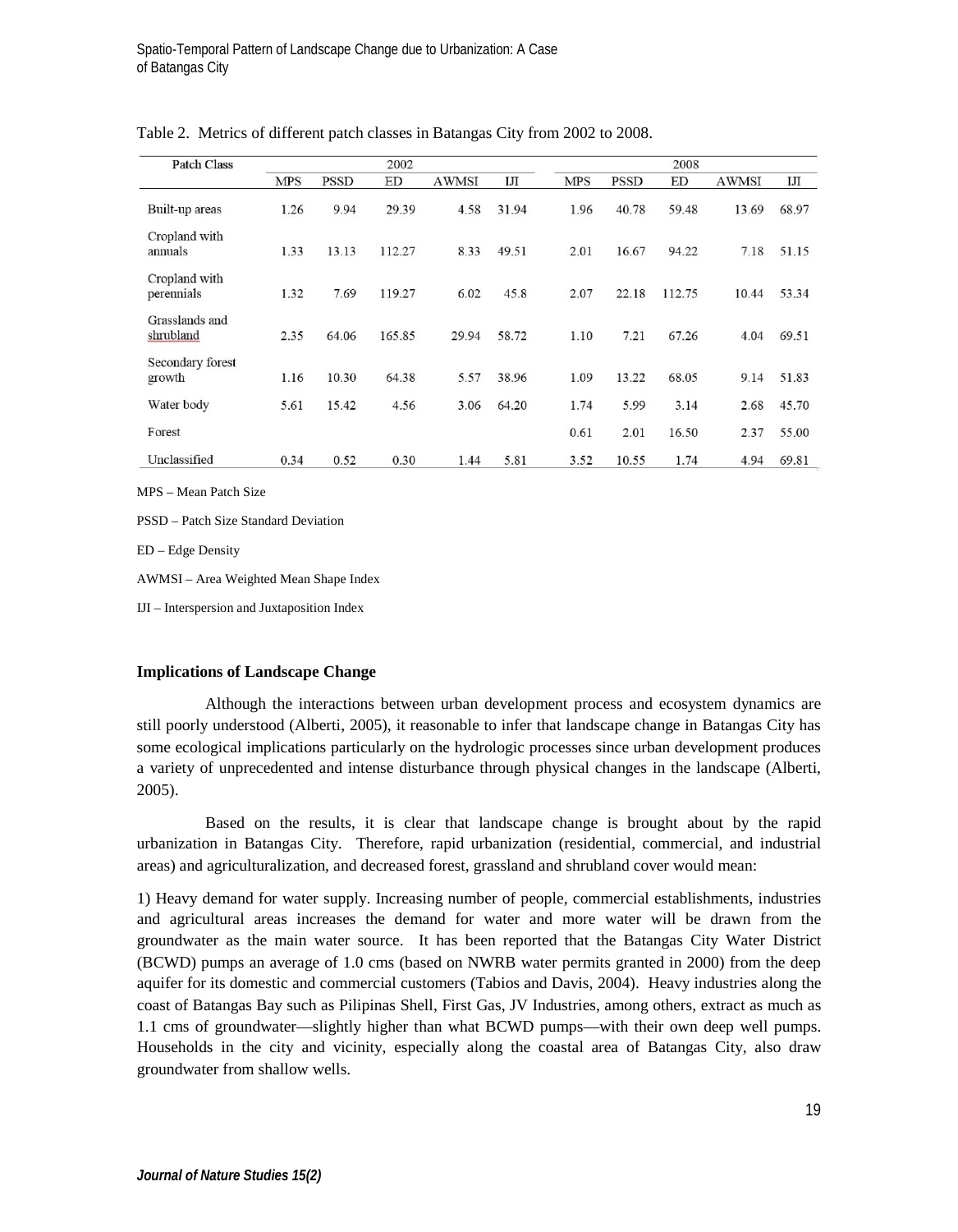2) Reduced recharge of the aquifer. The city generally depends on its immediate watersheds for continuous water supply with groundwater as the main source. As watersheds of Batangas City have been devoid of good stand of trees, although there was reforestation reportedly done in the past, recharge of the aquifer is reduced. With increasing number of people, commercial establishments, industries and agricultural areas that increases the demand for water, more water will be drawn from the groundwater.

3) Saltwater intrusion. The shortage of drinking water causes saltwater intrusion near the coastal area is unavoidable. Salination (seawater intrusion) of shallow well water supply of households along the coast has raised alarm (Tabios and David, 2004). Households living along the coast of Batangas Bay blame the heavy industries for causing the salinization. The possible causes of saltwater intrusion aside from overdrafting of groundwater are forest denudation and commercial and residential developments in the nearby areas.

4) Reduction in the seepage of water into the ground, thereby increasing surface flow. Concentration of population in built-up area of Batangas City modified the surface features by replacing natural and open areas with buildings and roads. The concentration of population in built-up area of Batangas City modified the surface features by replacing natural and open areas with buildings and roads. This gives rise to the reduction in the seepage of water into the ground, thereby increasing surface flow. The natural drainage system, consisting of streams and creeks as tributaries of the rivers gets disrupted due to construction. The amount of water to be handled by the storm water drainage network during heavy rains increases. This may result to catastrophic flooding particularly during heavy rain.

5) Water pollution. Water pollution is another issue arose from land use change in Batangas City. The denuded forest/watershed can cause soil erosion particularly during heavy rains resulting to sedimentation of rivers and streams and ultimately the Batangas Bay. Wastewater from residential areas and commercial establishments may be released also into rivers and streams ending up to the bay or may contaminate the groundwater particularly the shallow ones. Pesticides and fertilizers from agricultural areas may reach surface waters and the bay.

6) Susceptibility to flooding. Batangas City belongs in a tropical monsoon climate with rainfall is concentrated in a few months particularly in June, July, August and September when southwest monsoon flow is steadiest and the average monthly rainfall is 275 mm per month. The intensity of rainfall is very high on some days. The quantum of water to be drained by the city may exceed the capacity of the network. The problem can be accentuated if the spell of heavy rainfall coincides with a period of high tide in coastal area and may result to flooding of low-lying areas. The network of streams and rivers is part of the natural drainage system. However, the filling up of several streams for providing roads may create drainage problems. The situation can be exacerbated by informal seetlers building their houses along the rivers. The increase in built-up area can eat up the rivers and streams and can increase susceptibility to flooding.

## **CONCLUSION AND RECOMMENDATION**

Ecosystem function is the ability of the earth processes to sustain life over a long period of time. Hydrologic cycle is one of the ecological processes, among the function of which is the maintenance of water quantity and quality, particularly the freshwater, for human use. These two functions of the hydrology of Batangas City are disrupted by the landscape pattern. The following are recommended for research and development planning directions for water resource management in Batangas City: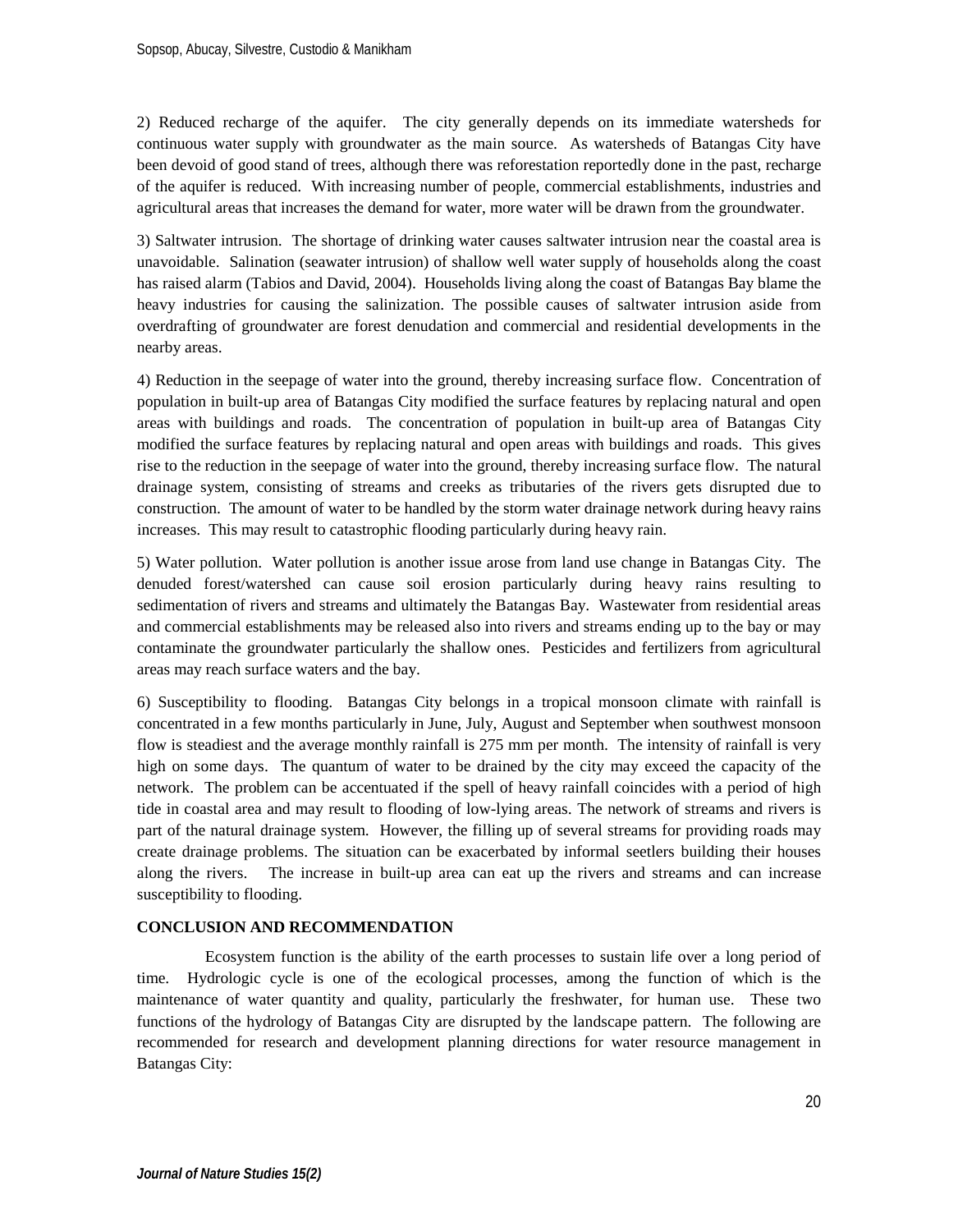- 1. Improvement of land use practices in the uplands to improve watershed management;
- 2. Integrated soil and water management technologies (sustainable land management, disseminate water saving technologies);
- 3. Ecological assessment and valuation of environmental services, sustainable water protection, and increase economic competitiveness of upland communities;
- 4. Sustainable watershed landscape management of upland, lowland and coastal ecosystem to sustain availability of fresh water for various uses;
- 5. Environmental management of surface and groundwater resources through an establishment of an efficient local database and monitoring system;
- 6. Minimization of pollution and other environmental damages to water bodies and groundwater;
- 7. Rehabilitation of grasslands and degraded forest lands;
- 8. Assessment, rehabilitation, and conservation of riparian corridors of forest landscapes; development and adoption of soil and water conservation techniques;
- 9. Assess and conduct valuation of environmental service of watershed;
- 10. Greenway development of the degraded riparian corridors;
- 11. Identification and evaluation of environmental indicators for monitoring environmental performance of policies and programs;
- 12. Effective communication strategies to enhance environmental awareness in watershed protection and rehabilitation;
- 13. Assessment and management of groundwater resources; and
- 14. Improvement of comprehensive ecological land use planning process for the entire city.

## **STATEMENT OF AUTHORSHIP**

The team conceptualized and conducted the study led by GOS. ERA processed the satellite images and PRS did the calculation. HMC and DTM provided the secondary data. Everyone contributed to the analysis of the data to come up with this paper.

## **REFERENCES**

- Alberti, M. 2005. The effects of urban patterns on ecosystem function. International Regional Science Review 28:168-192.
- Alberti, M. 1999. Modeling the urban ecosystem: A conceptual framework. Environment and Planning B: Planning and Design 26: 605-630.
- Alberti, M., J. Marzluff, E. Shulenberger, G. Bradley, C. Ryan, and C. Zumbrunnen. 2003. Integrating humans into ecology: Opportunities and challenges for studying urban ecosystems. Bioscience 53(12):1169-1179.
- Batangas City Office Planning and Development. 2007. Socio-Economic, Physical and Political Profile of Batangas City, CY 2007.